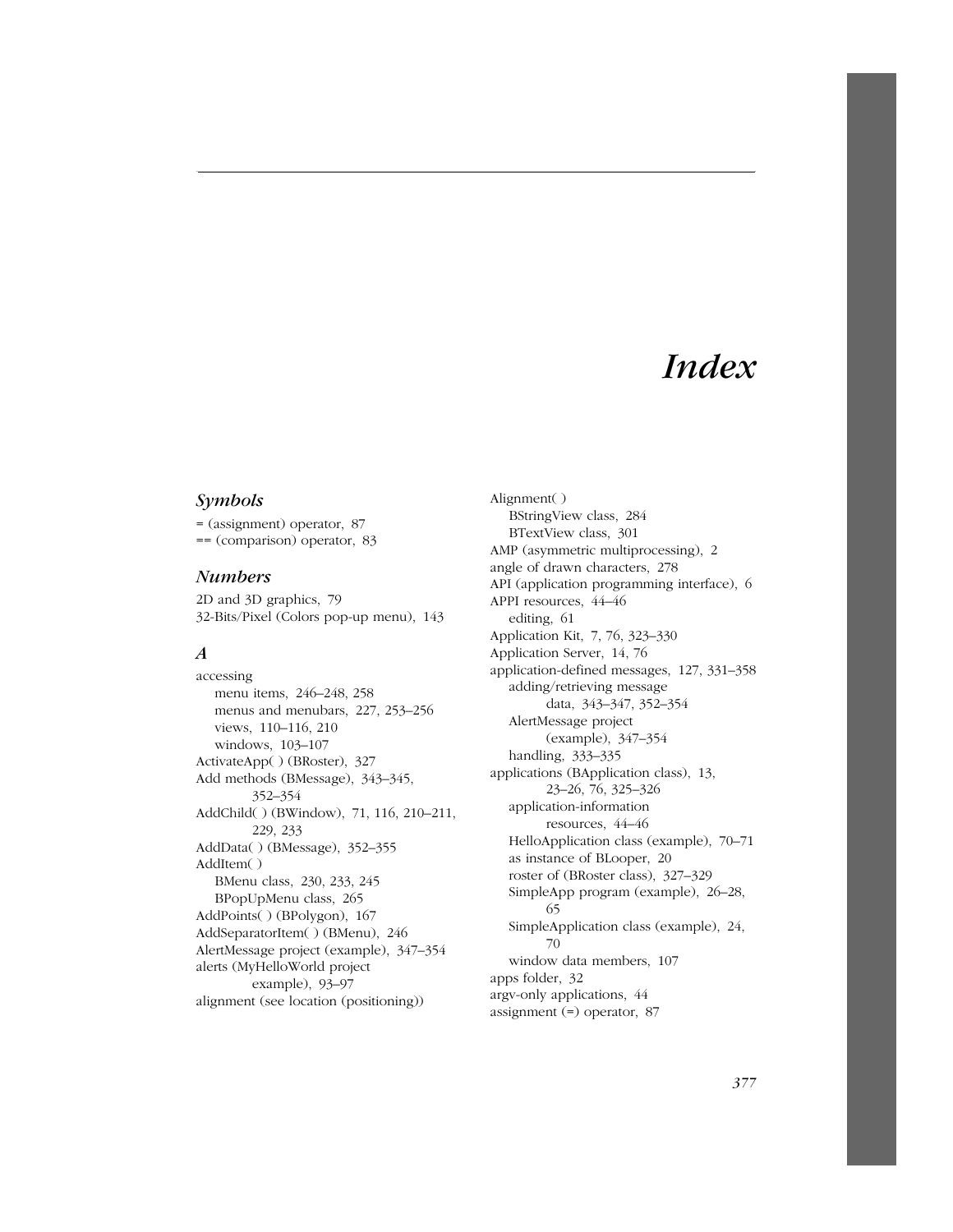asymmetric multiprocessing (AMP), 2 AttachedToView( ) (BView), 67 AttachedToWindow( ) BView class, 67 MyDrawView class (example), 120, 175

#### *B*

B\_ABOUT\_REQUESTED message type, 127 B\_ALIGN\_CENTER constant, 284, 301 B\_ALIGN\_LEFT constant, 284, 301 B\_ALIGN\_RIGHT constant, 284, 301 B\_ALL\_WORKSPACES constant, 103 B\_ARGV\_RECEIVED message, 350–352 B\_BORDERED\_WINDOW window type, 101 B\_CELLS\_... constants, 144 B\_CMAP8 color space, 135 B\_CONTROL\_ON constant, 183 B\_COPY message, 293, 330 B\_CURRENT\_WORKSPACE constant, 103 B\_CUT message, 293, 330 B\_DOCUMENT\_WINDOW window type, 101 B\_FLOATING\_WINDOW window type, 101 B\_FOLLOW\_ALL constant, 67, 235, 242, 317 B\_FOLLOW\_BOTTOM constant, 242 B\_FOLLOW\_LEFT constant, 242, 264 B\_FOLLOW\_NONE constant, 236, 242, 310 B\_FOLLOW\_RIGHT constant, 242 B\_FOLLOW\_TOP constant, 242, 264 B\_FONT\_SIZE constant, 299 B\_FRAME\_EVENTS constant, 287 B\_GRAY1 color space, 135 B\_GRAY8 color space, 135 B\_H\_SCROLL\_BAR\_HEIGHT constant, 307 B\_HORIZONTAL constant, 308 B\_ITEMS\_IN\_COLUMN constant, 264 B\_ITEMS\_IN\_ROW constant, 264 B\_KEY\_DOWN message type, 129, 131–133 B\_KEY\_UP message type, 129 B\_MAIN\_SCREEN\_ID constant, 100 B\_MIXED\_COLORS pattern, 138, 150–152 bit definition, 153 B\_MODAL\_WINDOW window type, 101 B\_MOUSE\_DOWN message type, 129–130

B\_MOUSE\_UP message type, 129

B\_NAVIGABLE constant, 264 B\_NO\_BORDER constant, 314 B\_NOT\_CLOSABLE constant, 102 B\_NOT\_H\_RESIZABLE constant, 102 B\_NOT\_MINIMIZABLE window behavior, 102 B\_NOT\_MOVABLE constant, 102 B\_NOT\_RESIZABLE constant, 69, 102 B\_NOT\_V\_RESIZABLE constant, 102 B\_NOT\_ZOOMABLE constant, 69, 102 B\_OPEN\_PANEL constant, 362 B\_PASTE message, 293, 330 B\_PLAIN\_BORDER constant, 314 B\_PULSE\_NEEDED constant, 287 B\_QUIT\_REQUESTED message, 20 B\_RGB15 color space, 135 B\_RGB32 color space, 135 B\_RGBA32 color space, 135 B\_SAVE\_PANEL constant, 362 B\_SELECT\_ALL message, 293, 330 B\_SOLID\_HIGH pattern, 138, 150–152 bit definition, 153 B\_SOLID\_LOW pattern, 138, 150–152 bit definition, 153 B\_TITLED\_WINDOW window type, 101 B\_TWO\_STATE\_BUTTON constant, 194 B\_V\_SCROLL\_BAR\_WIDTH constant, 307 B\_VERTICAL constant, 308 B\_WILL\_ACCEPT\_FIRST\_CLICK constant, 103 B\_WILL\_DRAW constant, 264 background applications, 44 background color (views), 140, 301 backward compatibility, 4 BAlert class (MyHelloWorld project example), 93–97 BApplication class, 13, 23–26, 76, 325–326 application-information resources, 44–46 BRoster class and, 327–329 HelloApplication class (example), 70–71 as instance of BLooper, 20 messages (see application-defined messages) SimpleApp program (example), 26–28, 65 SimpleApplication class (example), 24, 70 window data members, 107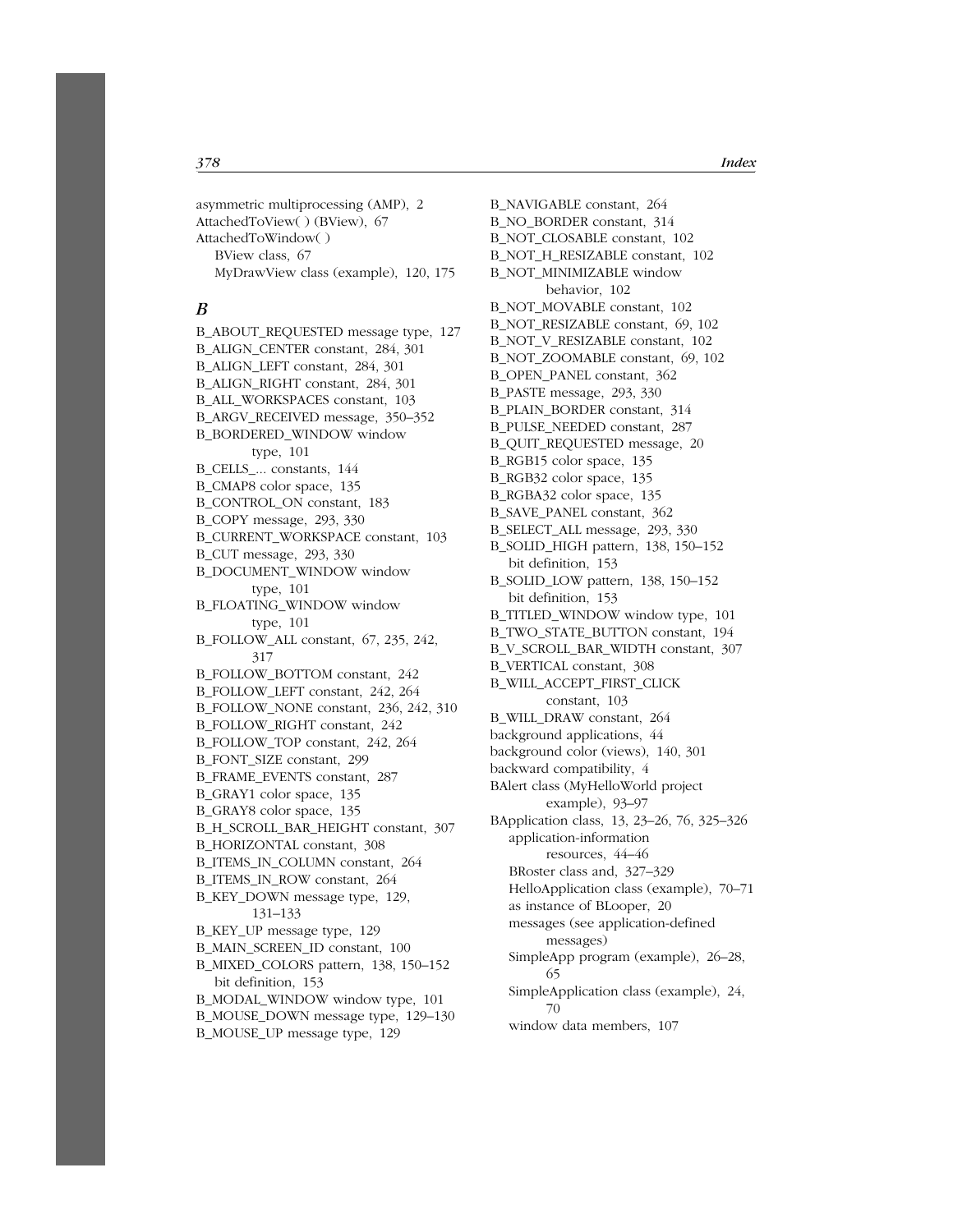BArchivable class, 78 base projects (see projects, creating new) BButton class, 178, 181–182, 189–193 MenuAndControl project (example), 237–243 BCheckBox class, 178, 198–203 turning on/off, 183, 198 BClipboard class, 330, 354–358 ClipboardMessage project (example), 356–358 BColorControl class, 141–150, 179 BControl class, 12, 177–225 BButton class, 189–193 BCheckBox class, 198–203 BPictureButton class, 193–198 BRadioButton class, 203–214 BTextControl class, 214–220 ControlDemo project example, 220–225 enabling/disabling or turning on/off, 183 handling, 184–189 labels, 184 menus with (example), 237–243 BDirectory class, 78, 371 BDirectWindow class, 79 be\_app variable, 20, 25 be\_bold\_font pointer, 274 be\_clipboard variable, 330 be\_fixed\_font pointer, 274 be\_plain\_font pointer, 274 be\_roster variable, 327 BeApp project stationery, 52 beep( ), 116, 133 BeginPicture( ) BPicture class, 194 BView class, 173 BeIDE, 28–74 creating new projects, 47–65 file organization, 31–34 project contents, 34–47 project preferences, 63 search and replace utility, 59–61 BEntry class, 360, 370 BeOS development environment (see BeIDE) features, 1–5 programming environment, 28–30 programming fundamentals, 13–28

software kits, 7–13 class descriptions in this book, explained, 83–89 overview of, 75–80 structure, 5–6 BeSTL project stationery, 52 BFile class, 78, 371 BFilePanel class, 361 FileBase project (example), 362–368 OpenSaveAsFile project (example), 372–375 SaveAsFile project (example), 368–372 BFont class, 272–273, 277 FontSetting project (example), 280–282 BHandler class, 15, 76, 324 text editing menu items, 293 bigtime\_t data type, 116 BInvoker class, 293 bit definitions of patterns, 152 BList class, 328 BLocker class, 78 BLooper class, 15, 76, 127, 324 posting and dispatching messages, 337–343 preferred handlers, 294 BMediaNode class, 78 BMenu class BControls with (example), 237–243 creating menus, 229 selecting menu items, 230, 234, 239–242 SimpleMenuBar project (example), 231–236 submenus (hierarchical menus), 268–271 BMenuBar class adding menubars to windows, 228–230 BControls with (example), 237–243 SimpleMenuBar project, 231–236 BMenuField class, 264–265 label/menu divider, 267 BMenuItem class accessing menu items, 246–248, 258 changing menu item labels, 250, 256 creating menu items, 229, 244–246, 256 disabling/enabling menu items, 252, 257 handling menu item selection, 230, 234, 239–242

marking menu items, 248–250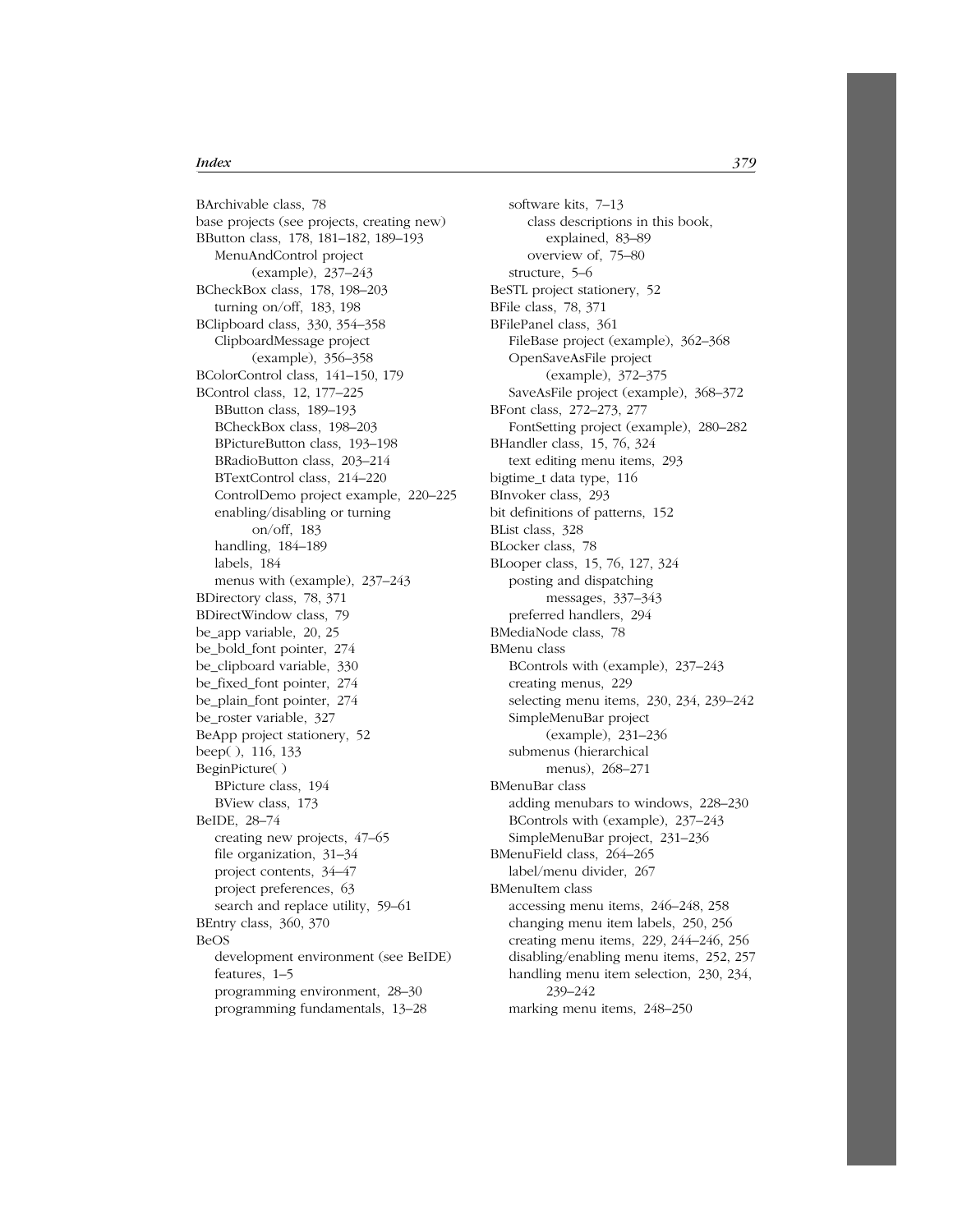BMenuItem class (*continued*) menu items for text editing, 293 submenus (hierarchical menus), 268–271 (see also menus and menubars) BMessage class, 14, 126–133, 324, 336–358 adding/retrieving message data, 343–347, 352–354 application-defined messages, 127 controls and, 177, 184–189 interface messages, 127, 129 naming conventions, 186 system messages, 14, 20 (see also BHandler class; BLooper class) B\_MOUSE\_MOVED message type, 129 BNode class, 78, 360 /boot/apps folder, 32 /boot/apps/Metrowerks folder, 33 /boot/develop folder, 32 /boot/home folder, 34 borders of scroll views, 313 B\_ORIGIN constant, 70 Bounds( ) (BView), 124, 317 BPicture class, 173–176 scrolling graphics, 318–321 BPictureButton class, 178, 193–198 BPoint class, 159–162 BPolygon class, 166–168 BPopUpMenu class, 263 creating pop-up menus, 265–266 BRadioButton class, 179, 203–214 BView hierarchy and, 209–211 turning on/off, 183 BRect class, 21, 85–87, 162–165 rounded corners, 164 (see also BPolygon class) BRegion class, 168–173 testing for inclusion in, 170 Broadcast( ) (BRoster), 327 BRoster class, 327–329 BScreen class, 100 BScrollBar class, 305–312 range of scrollbars, 310–312 BScrollView class, 305, 312–321 ScrollViewText project (example), 314–316 BStringView class, 272, 282–286 StringView project (example), 285 BTextControl class, 179, 214–220

BTextView class, 272, 286–305 altering text characteristics, 297–305 BClipboard and, 330 editing, 291–297 rectangle boundaries, 287–289 ScrollViewText project (example), 314–316 TextView project (example), 289–291 TextViewEdit project (example), 295–297 TextViewFont project (example), 302–305 TextViewScrollBar project (example), 308–310 buttons (BButton class), 178, 181–182, 189–193 MenuAndControl project (example), 237–243 picture buttons, 193–198 BView class, 77, 110–126 access views, 110–116 BWindows and, 365 colors background, 140 default colors, 137 coordinate system, 121–126 drawing in views (see drawing) focus view, 131 HelloWorldView class (example), 66–69 hierarchy of views, 116–121, 209–211 mouse clicks and key presses, 130–133 resizing windows and, 235, 242 scrolling and (see BViewScroll class) stroke and fill functions, 150 text and (see BStringView class; BTextView class) updating views, 212–214 window-filling views, 240 BWindow class, 15–23, 77, 87–89, 98–110 accessing windows, 103–107 BControls with (see BControl class) BViews and, 365 characteristics of, 99–103 coordinate system, 121–126 fonts for titles, 274 HelloWindow class example, 69 as instance of BLooper, 19 menus with (see menus and menubars; pop-up menus)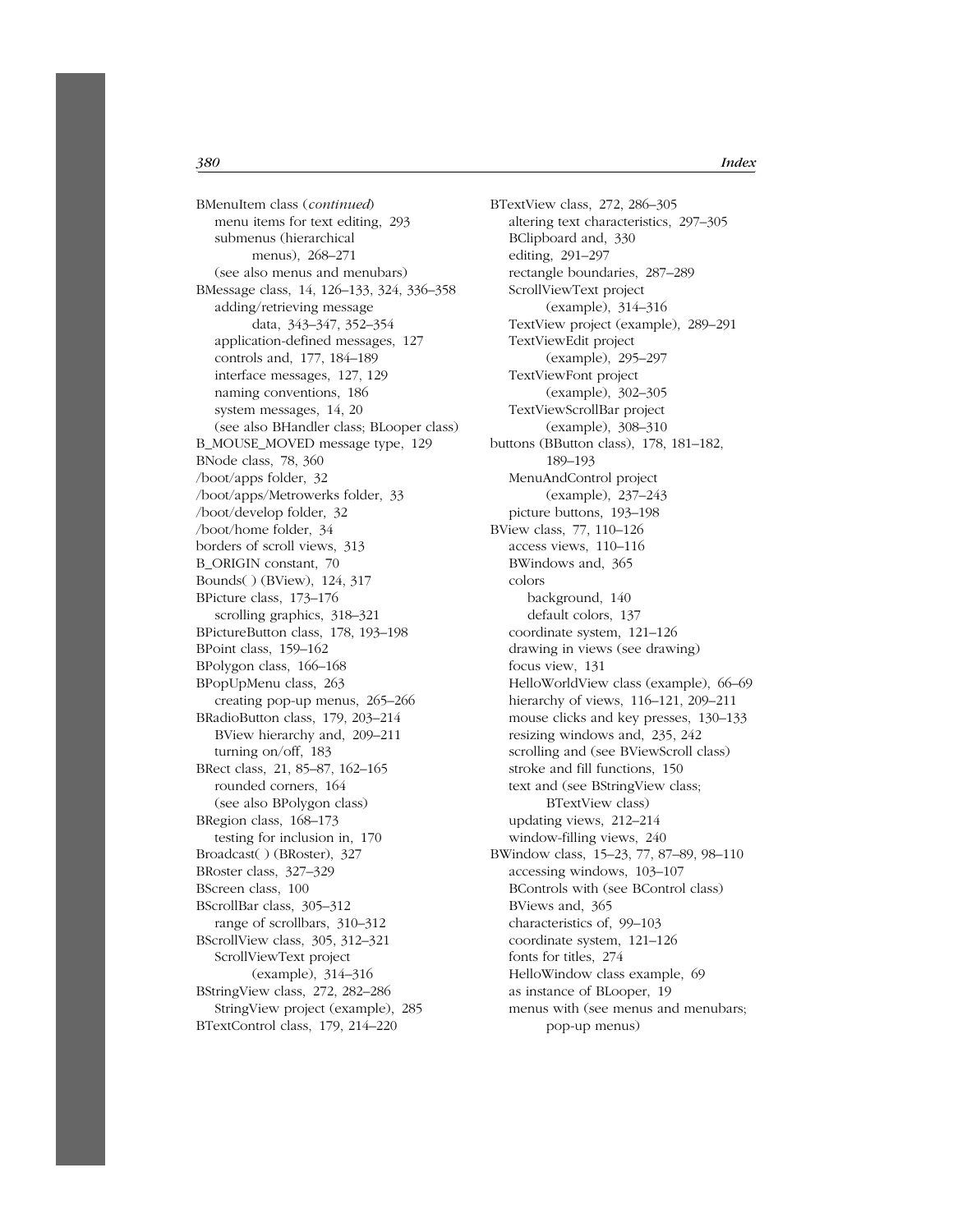resizing windows, views and, 235, 242 ScrollViewWindow project (example), 316–318 SimpleWindow class (example), 17–22, 69 types of windows, 101 window-filling views, 240 windows as data members, 107–109 (see also BView class) BWindowScreen class, 79

#### *C*

C functions in Network Kit, 79 check marks for menu items, 248–250 checkboxes (BCheckBox class), 178, 198–203 turning on/off, 183, 198 CheckBoxLater project (example), 202–203 CheckBoxNow project (example), 199–202 classes descriptions in this book, explained, 83–89 inheritance hierarchies, 10–13 naming conventions, 9 of software kits, 80–89 Clear( ) (BClipboard), 355 clipboard (BClipboard class), 330, 354–358 ClipboardMessage project (example), 356–358 code locks (BLocker class), 78 color, 135–150 background (views), 301 color controls (BColorControl class), 141–150, 179 color spaces, 135 ColorControl project (example), 145–150 high and low colors, 137–140 RGB system, 136 text, 297–301 text (string views), 285 color\_control\_layout datatype, 143 Colors pop-up menu, 142 command-line arguments, 350–352 Commit( ) (BClipboard), 355 comparison (==) operator, 83 compiling source code, 38 constants, naming conventions for, 10 constructors, 18, 81

consumer nodes, 78 Contains( ) (BRegion), 170, 173 ControlDemo project example, 220–225 controls (BControl class), 12, 177–225 buttons (BButton class), 189–193 checkboxes (BCheckBox class), 198–203 ControlDemo project example, 220–225 enabling/disabling or turning on/off, 183 fonts for labels, 274 handling, 184-189 labels, 184 menus with (example), 237–243 picture buttons (BPictureButton class), 193–198 radio buttons (BRadioButton class), 203–214 text fields (BTextControl class), 214–220 converting between file formats, 80 cooperative multitasking, 3 coordinate system, 121–126 (see also location (positioning)) copy, cut, paste support, 291–295 copyrights on source code, 48 .cpp filename extension, 29, 38 cut, copy, paste support, 291–295

### *D*

data members, 80 naming conventions, 9 views as, 110–113 windows as, 107–109 Data() (BClipboard), 355 Debug mode, 37 debugger folder (/boot/apps/Metrowerks), 33 default buttons, 190 default colors, 137 derived classes (see inheritance hierarchies) destructor functions, 81 develop folder, 32 development environment (see BeIDE) Device Kit, 8, 79 directory hierarchy, 360 directory objects (BDirectory class), 78 Disable Debugger (Project menu item), 37 disabled state (controls), 179, 183 DisableMenuItem project (example), 257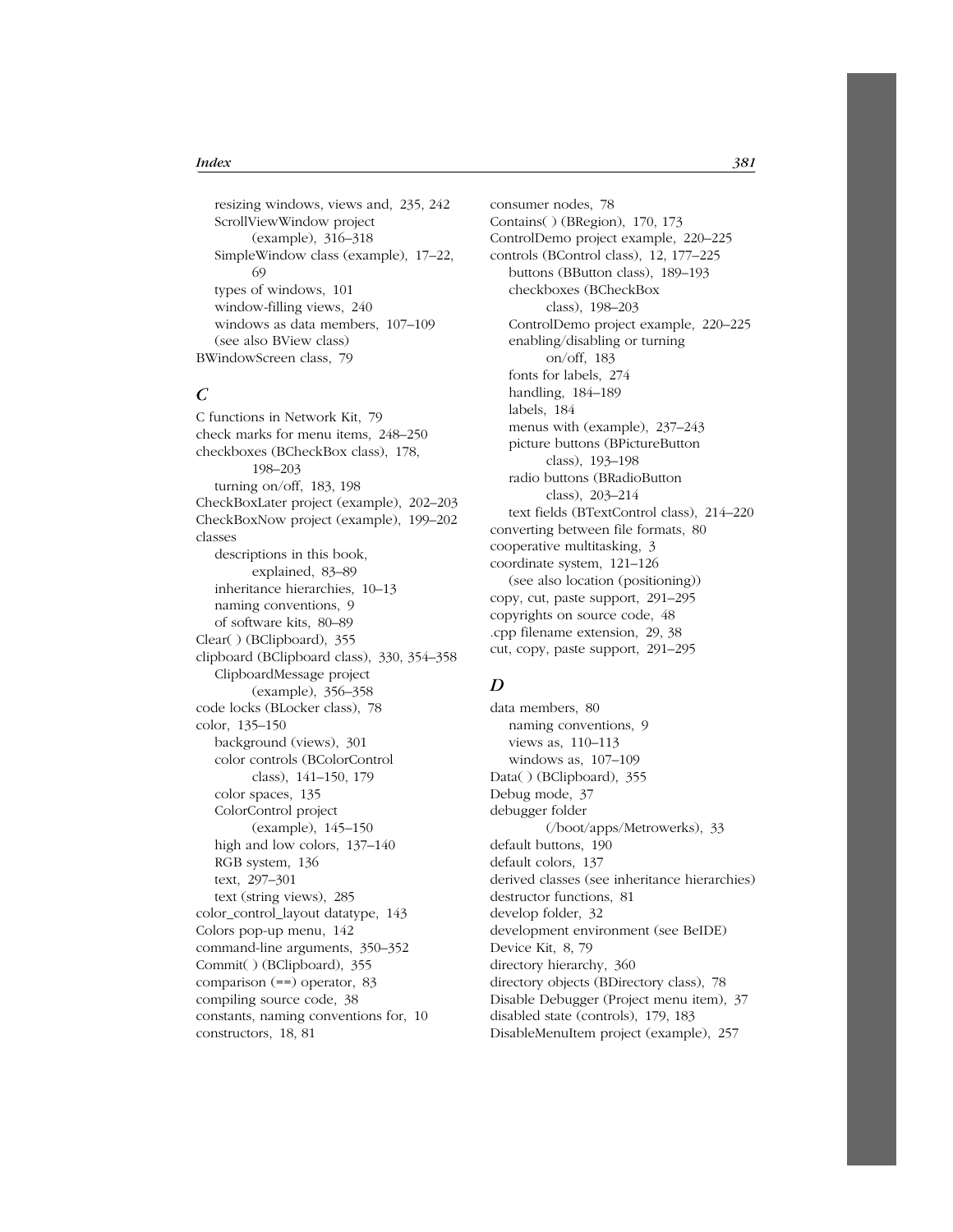disabling menu items, 252, 257 dispatching messages, 127, 337–343 menu items and, 340 DispatchMessage( ) (BLooper), 332, 335, 338 DoesWordWrap( ) (BTextView), 302 Draw( ) BView class, 67–68, 140 MyDrawView class (example), 120 MyHelloView class (example), 124 DrawBitMap( ) (BView), 194 drawing, 134–176 colors, 135–150 patterns, 138, 150–155 pen, 155–159 pictures, 173–176 shapes, 159–176 DrawPicture( ) (BView), 174 DrawString( ) (BView), 72, 115, 273, 282

# *E*

Edit menu, creating, 292–295 editable text (BTextView class), 272, 286–305 clipboard and (BClipboard class), 330 editing, 291–297 TextView project (example), 289–291 TextViewFont project (example), 302–305 TextViewScrollBar project (example), 308–310 ellipses, 165–166 Enable Debugger (Project menu item), 37 enabled state (controls), 179, 183 enabling menu items, 252, 257 EndPicture( ) BPicture class, 194 BView class, 173 entries (BEntry class), 360, 370 entry\_ref structure, 360, 369 etc folder (/boot/develop), 33 EverythingApp project stationery, 52 exclusive launch behavior, 44 explicitly generated messages, 335

# *F*

FILE data type, 369 file objects (BFile class), 78 FileBase project (example), 362–368 files, 359–376 BeIDE organization, 31–34 BFile class, 371 common filename extensions, 29 converting between formats, 80 file panels (BFilePanel class), 361–375 FileBase project (example), 362–368 OpenSaveAsFile project (example), 372–375 SaveAsFile project (example), 368–372 global search/replace (BeIDE), 59–61 hierarchy of, 360 project organization conventions, 39 renaming project files, 50 Storage Kit, 359–360 (see also header files; library files; source code) FileTypes application, 45 graphical editor, 46 fill functions (BView), 150 FillEllipse(), 166 FillPolygon( ), 167 FillRect( ), 138, 163 FillRegion( ), 170 FillTriangle( ), 168 FillRegion( ) (BRegion), 171 FillRoundRect( ) (BView), 165 Find methods (BMessage), 343–345 FindApp( ) (BRoster), 327 FindByName project (example), 114–116 FindData( ) (BMessage), 354–355 FindItem( ) (BMenu), 247 FindItemByMark project (example), 258 FindMarked( ) (BMenu), 250 FindRef( ) (BMessage), 369, 371 FindString( ) (BMessage), 370–371 FindView( ) BView class, 211, 307 BWindow class, 113–116 fixed-width font, 274 focus view, 131 folder objects (BDirectory class), 78 folders, BeIDE, 31–34 fonts, 273–282 altering characteristics of, 276–280 BFont class, 272–273, 277 FontSetting project (example), 280–282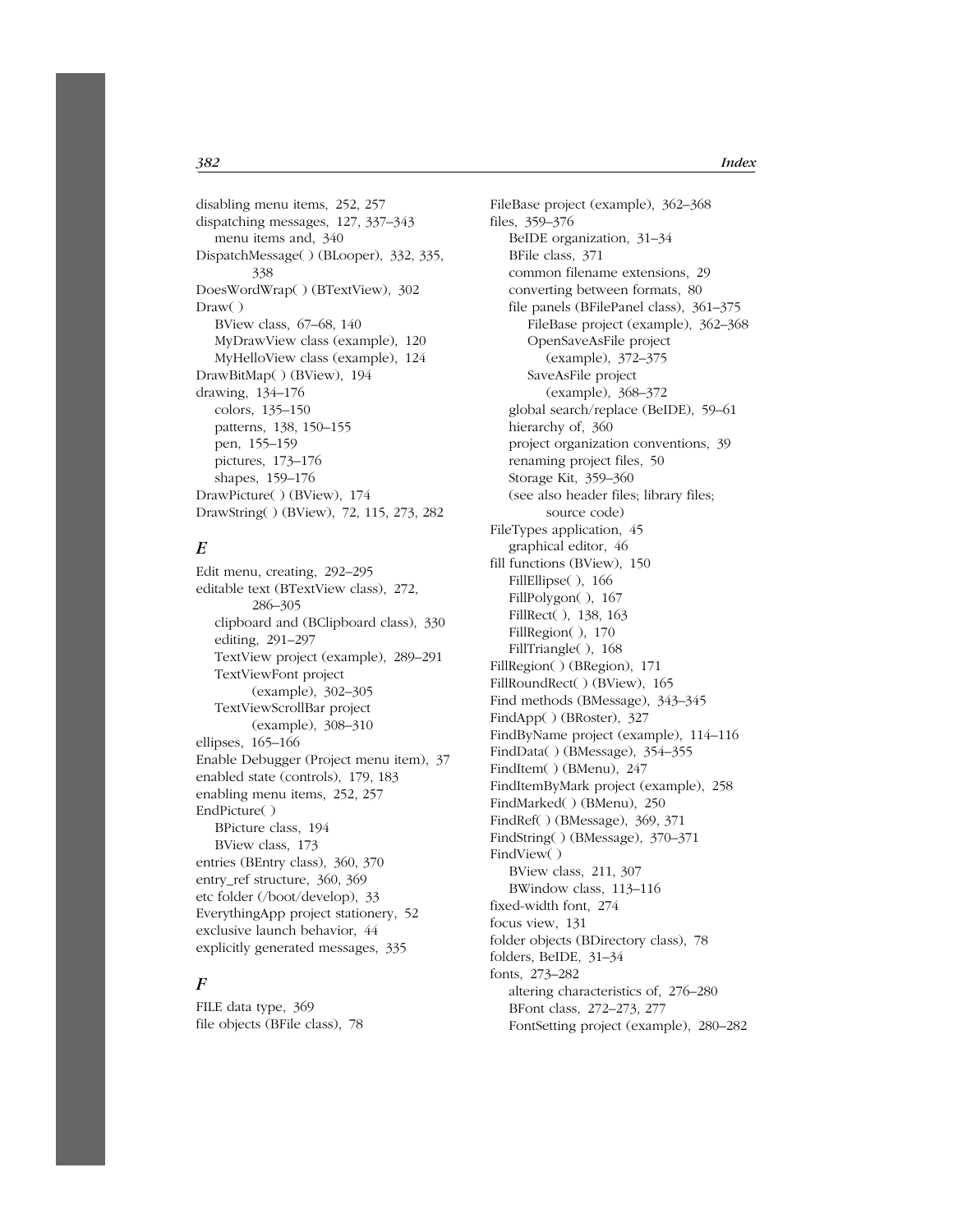getting information and setting, 297–300 system fonts, 273–276 TextViewFont project (example), 302–305 fopen( ) (POSIX), 370 format translations, 80 frame coordinates (window size), 99 Frame( ) BScreen class, 100 BView class, 125 FrameMoved( ) (BWindow), 88 functions (see member functions) fwrite( ) (POSIX), 370

### *G*

Game Kit, 9, 79 GetAppInfo( ) (BRoster), 327 GetAppList( ) (BRoster), 327–329 GetFont( ) (BView), 278 GetFontAndColor( ) (BTextView), 297–298, 301 GetFrontWindow( ) (MyHelloApplication; example), 105–107 GetPath( ) (BEntry), 370 GetRange( ) (BScrollBar), 312 GetSize( ) (BFile), 375 global coordinate system, 121 global file search/replace (BeIDE), 59–61 global system fonts, 273–276 global variables, naming conventions, 10 graphical editor, FileTypes, 46 graphics 2D and 3D, 79 BPicture class, 173–176 colors, 135–150 converting file formats, 80 drawing pen, 155–159 patterns, 138, 150–155 scrolling, 305–321 ScrollViewPicture project (example), 318–321 shapes, 159–176

# *H*

.h filename extension, 29, 39 handlers (see message handlers) header files, 32, 38–42 editing code for reuse, 53–55

preprocessor directives, 56 headers folder (/boot/develop), 32 height (see size) HelloApplication (see MyHelloApplication class) HelloWorld project (example), 34 editing header files, 54–55 editing source code, 57–59 file organization of, 39–42 MyHelloWorld project, 72–74, 89–97 BAlert class with, 93–97 source code, 92–93, 96 source code, 65–74 (see also MyHelloWorld project) hierarchical menus, 268–271 hierarchy of views, 116–121, 209–211, 243 high and low colors, 137–140 HighColor( ) (BView), 138 home folder (/boot), 34 hook functions, 81–83 system messages, 127–128

#### *I*

icon resources, 46 changing, 62–63 IDE (see BeIDE) #ifndef preprocessor, 56 implicitly generated messages, 333–334 IndexOf( ) (BMenu), 258 inheritance hierarchies, 10–13 InitCheck( ) BFile class, 371 BNode class, 371 inline keyword, 86 InsetBy( ) (BView), 290 instances, defined, 23 Intel projects, 36 interactive multidimensional modeling, 79 Interface Kit, 7, 77, 93 interface messages, 127, 129 interface system messages, 331 Invalidate( ) (BView), 116 IsEditable( ) (BTextView), 292 IsEnabled( ) BMenu class, 253 BMenuItem class, 252 IsFront( ) (BWindow), 104 IsMarked( ) (BMenuItem), 249 IsRunning( ) (BRoster), 327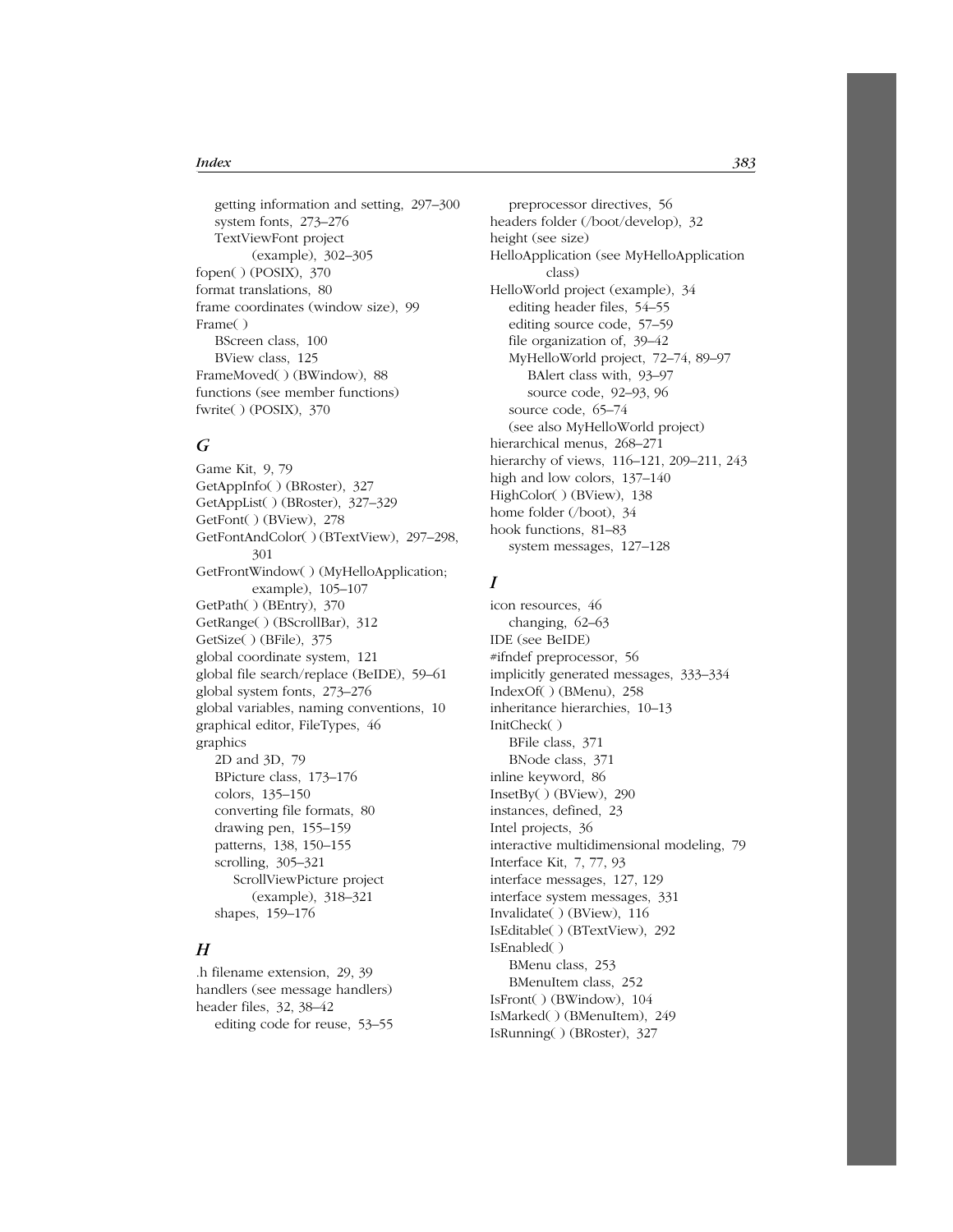IsSelectable( ) (BTextView), 292 IsStylable( ) (BTextView), 300

# *K*

Kernel Kit, 8, 80 KernelDriver project stationery, 52 key presses, 131 keyboard shortcuts, 227, 245–246, 253–256 text editing, 291–295 KeyDown( ) BColorControl class, 147 BView class, 131–133

# *L*

Label( ) (BMenuItem), 251 label fonts, 274 labeling menu items, 250, 256 labels, controls, 184 text fields, 214 launch behavior, 44 Launch( ) (BRoster), 327 lib folder (/boot/develop), 32 libbe.so library, 36 libnet.so library, 36 library files, 32, 36 libroot.so library, 36 lines, drawing, 160–162 lists (BList class), 328 location (positioning) alignment of text, 284, 301 BTextView text, 287–289 coordinate system, 121–126 drawing objects (see shapes) drawing pen, 155–157 menubars, 229 text field areas, 216 windows, 99, 101 Lock( ), 325 BClipboard class, 355 BLocker class, 78 locking code (BLocker class), 78 locking/unlocking data, 325 loops (see message loops) low and high colors, 137–140 LowColor( ) (BView), 138

#### *M*

Mail Kit, 8 main( ), 26 HelloWorld project example, 71 MakeDefault( ) (BButton), 190 MakeEditable( ) (BTextView), 292 makefile, 30, 33 MakeFocus( ) (BView), 131, 290 MakeSelectable( ) (BTextView), 292 marking menu items, 248–250 Media Kit, 8, 78 media nodes (BMediaNode class), 78 member functions, 9, 81–83 memory, 3–4 MenuAndControl project (example), 237–243 MenuAndPopup project (example), 266 menus and menubars, 226–271 accessing, 227, 253–256 accessing menu items, 246–248, 258 adding menubars to windows, 228–230 BMenuItem class, 293 changing menu item labels, 250, 256 controls with (example), 237–243 creating menu items, 229, 244–246, 256 creating menus, 229 disabling/enabling menu items, 252, 257 handling menu item selection, 230, 234, 239–242 marking menu items, 248–250 message dispatching and, 340 multiple menus, 258–262 pop-up menus, 262–268 resizing windows, 235, 242 shortcuts for menu items, 245–246 SimpleMenuBar project (example), 231–236 submenus (hierarchical menus), 268–271 MenusAndSubmenus project (example), 269–271 text editing commands in, 292–295 message handlers (BHandler class), 15, 76, 324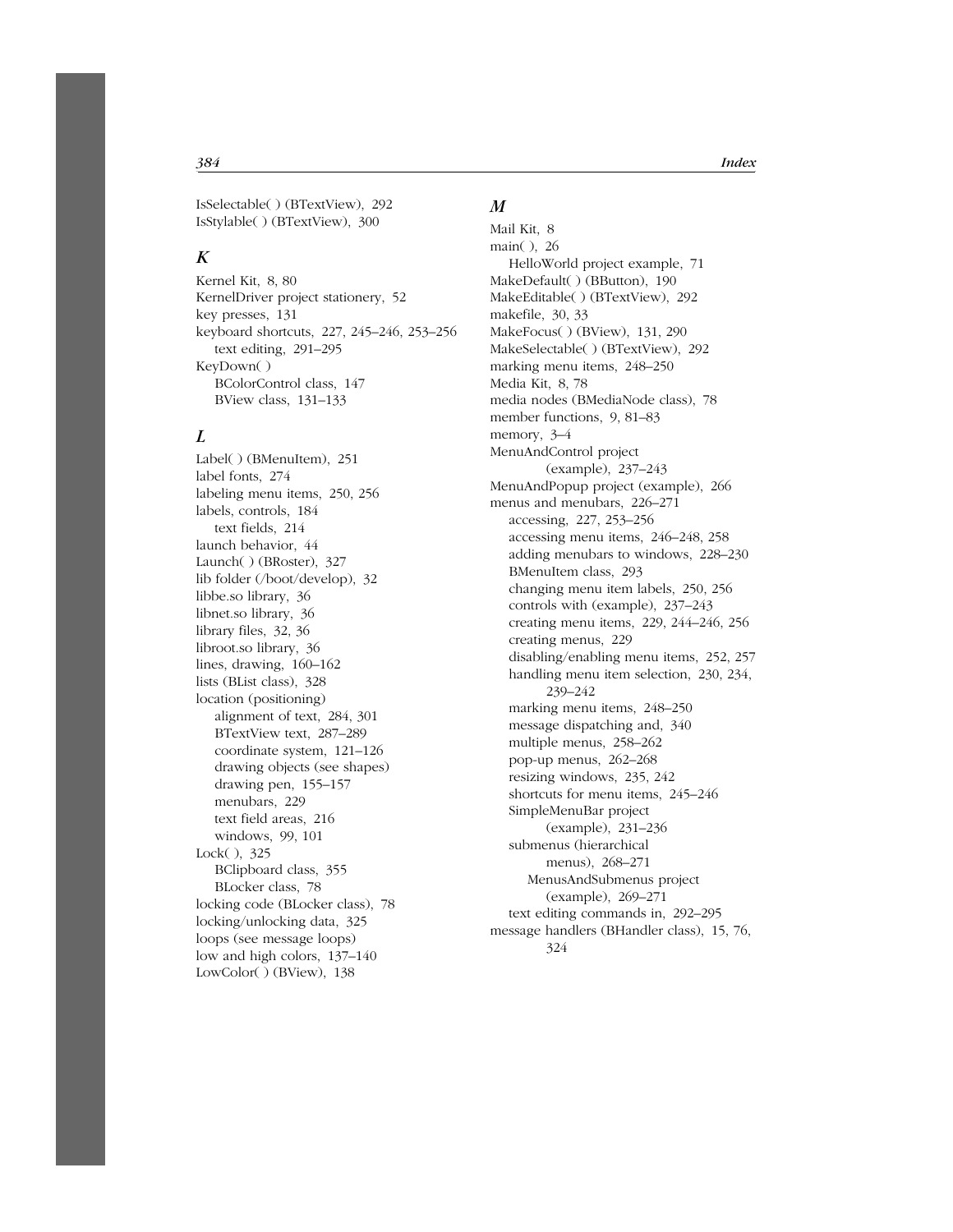message loops (BLooper class), 15, 76, 127, 324 posting/dispatching messages, 337–343 preferred handlers, 294 MessageReceived( ), 231, 234 BApplication class, 326 BHandler class, 187, 333 BLooper class, 333 BWindow class, 177, 187–189 ControlDemo project (example), 222 MyHelloWindow class (example), 191–193 messages, 322–325 adding/retrieving message data, 343–347, 352–354 WindowMessage2 project (example), 345–347 AlertMessage project, 347–354 application-defined, 331–358 handling, 333–335 application-defined messages, 127 BMessage class, 324, 336–358 ClipboardMessage project (example), 356–358 controls and, 177, 184–189 interface messages, 127, 129 naming conventions, 186 posting and dispatching, 127, 337–343 menu items, 340 WindowMessage1 project (example), 339–343 system messages, 14, 20, 326, 330–333 constants for, 336 handling, 331–333 text editing commands, 293 messages (BMessage class), 14, 126–133 interface messages, ??–129 (see also message handlers; message loops) Metrowerks folder, 33 microkernel, 5 Midi Kit, 8, 79 MIDI (Musical Instrument Digital Interface), 79 mouse clicks, 130 MouseDown( ) (BView), 130 MovePen project (example), 156 MovePenBy( ) (BView), 155–157 MovePenTo( ) (BView), 115, 155–157

moving (see location) multiple inheritance, 10 multiple launch behavior, 44 multiprocessing, 2 multitasking, 3 multithreading (see threads) MyDrawView class (example), 118–121 colors, 140–141, 147 drawing objects drawing pen, 156, 158 patterns, 154 points and lines, 161 rectangles, 164 regions, 171–173 MyHelloApplication class (example) obtaining frontmost window, 105 windows as data members, 108 MyHelloView class (example) coordinate system, 124–126 key presses, 132–133 mouse clicks, 130 multiple views, 118 MyHelloWindow class (example), 106 controls in buttons, 190–193 checkboxes, 200–203 multiple control example, 221–225 picture buttons, 195–198 radio buttons, 205–214 text fields, 218–220 MessageReceived( ), 188 MyHelloWorld project (example), 72–74, 89–97 BAlert class with, 93–97 obtaining frontmost window, 106 source code, 92–93, 96 views as data members, 110–116 window data members, 109

#### *N*

names BeOS naming conventions, 9 control labels, 184 text fields, 214 library files, 36 menu field labels, 264, 267 menu item labels, 244, 250, 256 messages, application-defined vs. system, 186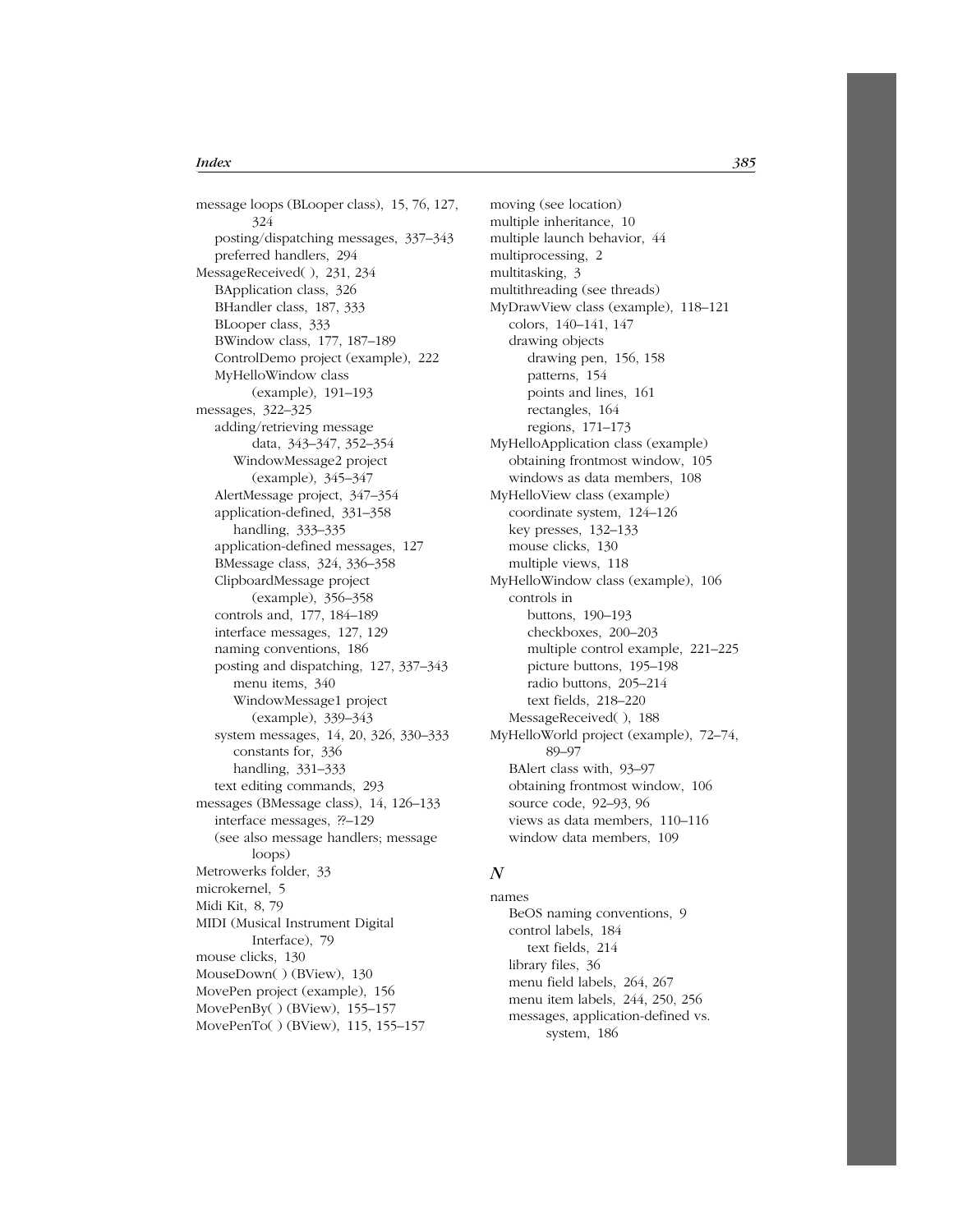names (*continued*) project filename conventions, 39 renaming project files, 50 views, 210–211 nested views, 77 Network Kit, 8, 79 new operator, 22 NewMyHelloWorld project (example), 111 nodes (BNode class), 78, 360 nodes, media (BMediaNode class), 78 normalizing pathnames, 370

#### *O*

OffsetTo( ) (BRect), 70, 125 OneSmallView project (example), 126 OneView project (example), 124 Open file panels, 361–375 FileBase project (example), 362–367 OpenSaveAsFile project (example), 372–375 OpenGL Kit, 8, 79 optional folder, 34 orientation of scrollbars, 308 overloaded operators, 83 overview of class descriptions, explained, 84

# *P*

paste, cut, copy support, 291–295 pathname normalization, 370 Pattern project (example), 154 pattern structure, 153 patterns, 138, 150–155 designing custom, 151–155 line drawing, 160 rectangles with, 163 pen (drawing), 155–159 PenSize( ) (BView), 158 PenSize project (example), 158 picture buttons (BPictureButton class), 178, 193–198 Picture project (example), 175 PictureButton project (example), 195–198 pictures (BPicture class), 173–176 scrolling, 318–321

pixel location (see coordinate system) pixels, drawing (see points) plugins folder (/boot/apps/Metrowerks), 33 PointAndLine project (example), 161 points (BPoint class), 159–162 polygons (BPolygon class), 166–168 pop-up menus, 262–268 creating, 265–266 label/menu divider, 267 positioning (see location) POSIX file functions, 359, 369 posting messages, 337–343 PostMessage( ) BLooper class, 335, 337–343 SimpleWindow class (example), 19 PowerPC projects, 36 preemptive multitasking, 3 preferences for BeIDE projects, 63 preferred handlers, 294 preprocessor directives, 56 private data members, 80 producer nodes, 78 profiling folder (/boot/apps/Metrowerks), 33 .proj filename extension, 30, 35 project files, 35–38 Project menu, 37 project window, 35 projects (BeIDE), 28, 31–74 contents of, 34–47 creating new, 47–65 file organization conventions, 39 preferences, setting, 63 stationeries for, 52 protected memory, 3 public data members, 80 push buttons (see buttons)

# *Q*

Quit( ) (BWindow), 89 QuitRequested( ) BLooper class, 69 MyHelloWindow class (example), 114 SimpleWindow class (example), 19–21, 82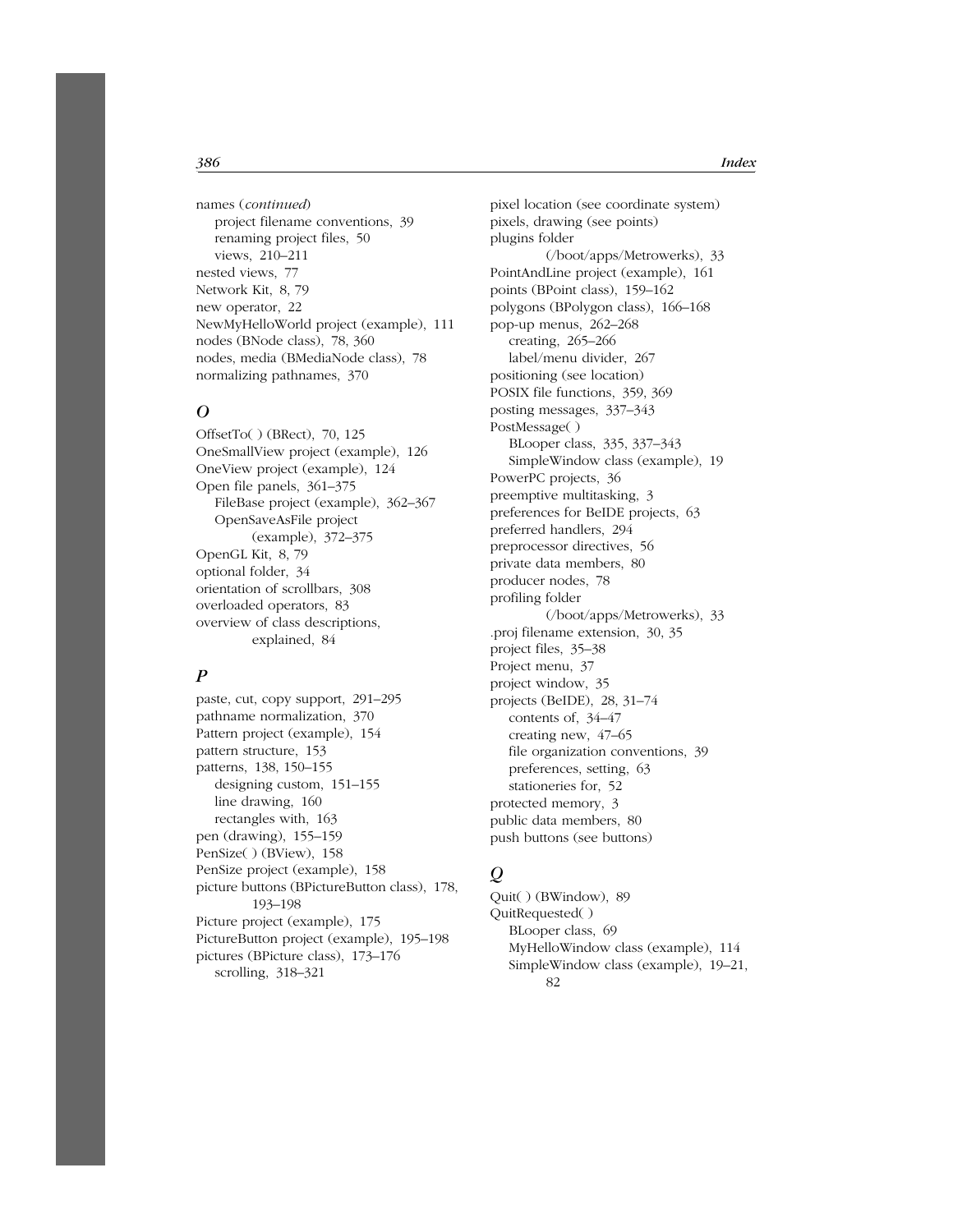#### *R*

radio buttons (BRadioButton class), 179, 203–214 turning on/off, 183 view hierarchy and, 209–211 radio mode (menus), 249–250, 263 RadioButtonGroup project (example), 205–214 RadioButtonGroupFrame project (example), 214 RAM (see memory) range, scrollbars, 310–312 Read( ) (BFile), 375 rectangles (BRect class), 21, 85–87, 162–165 Rectangles project (example), 164 rounded corners, 164 (see also polygons) Region project (example), 170 regions (BRegion class), 168–173 RegionTest project (example), 171 testing for inclusion in, 170 relocating (see location) resizing mode scroll views, 313 scrollbars, 310 string views, 283 text views, 287 resizing (see size) resources, 42–47 editing resource files, 61–63 rgb\_color structure, 136 RGB color system, 136 RGBColor project (example), 139–140 root directory, 360 RosterCheck project (example), 327–329 rosters (BRoster class), 327–329 rotation of text, 279 rounded corners on rectangles, 164 .rsrc filename extension, 30 Run mode, 37 Run( ) (BApplication), 25, 76 Run/Debug (Project menu item), 37

# *S*

sample-code folder, 33 Save file panels, 361–375 FileBase project (example), 367–368

SaveAsFile project (example), 368–372 Screen preferences window, 142 screens (BScreen class), 100 ScrollBar( ) (BScrollView), 318 scrolling, 305–321 BScrollBar class, 305–312 TextViewScrollBar project (example), 308–310 BScrollView class, 312–321 ScrollViewPicture project (example), 318–321 ScrollViewText project (example), 314–316 ScrollViewWindow project (example), 316–318 scrollbar range, 310–312 search and replace utility (BeIDE), 59–61 "Select All" support, 291–295 separators in menu item lists, 246 servers, 5 Set( ) BPoint class, 159 BRect class, 21, 70, 163 SetAlignment( ) BStringView class, 284, 286 BTextView class, 301 SetDisabled (controls), 183 SetDivider( ) BMenuField class, 267 BTextControl class, 217 SetEnabled( ) BControl class, 12 BMenu class, 253 BMenuItem class, 252 controls, 183 SetFont( ) (BView), 68, 273–274, 278, 285, 297 SetFontAndColor( ) (BTextView), 297, 299–301 SetFontSize( ) (BView), 68, 273, 285 SetHelloViewFont( ) (MyHelloWindow; example), 112–113 SetHighColor( ) (BView), 137, 285, 297 SetLabel( ) BControl class, 184 BMenuItem class, 250 SetLowColor( ) (BView), 137 SetMarked( ) (BMenuItem), 248 SetPenSize( ) (BView), 157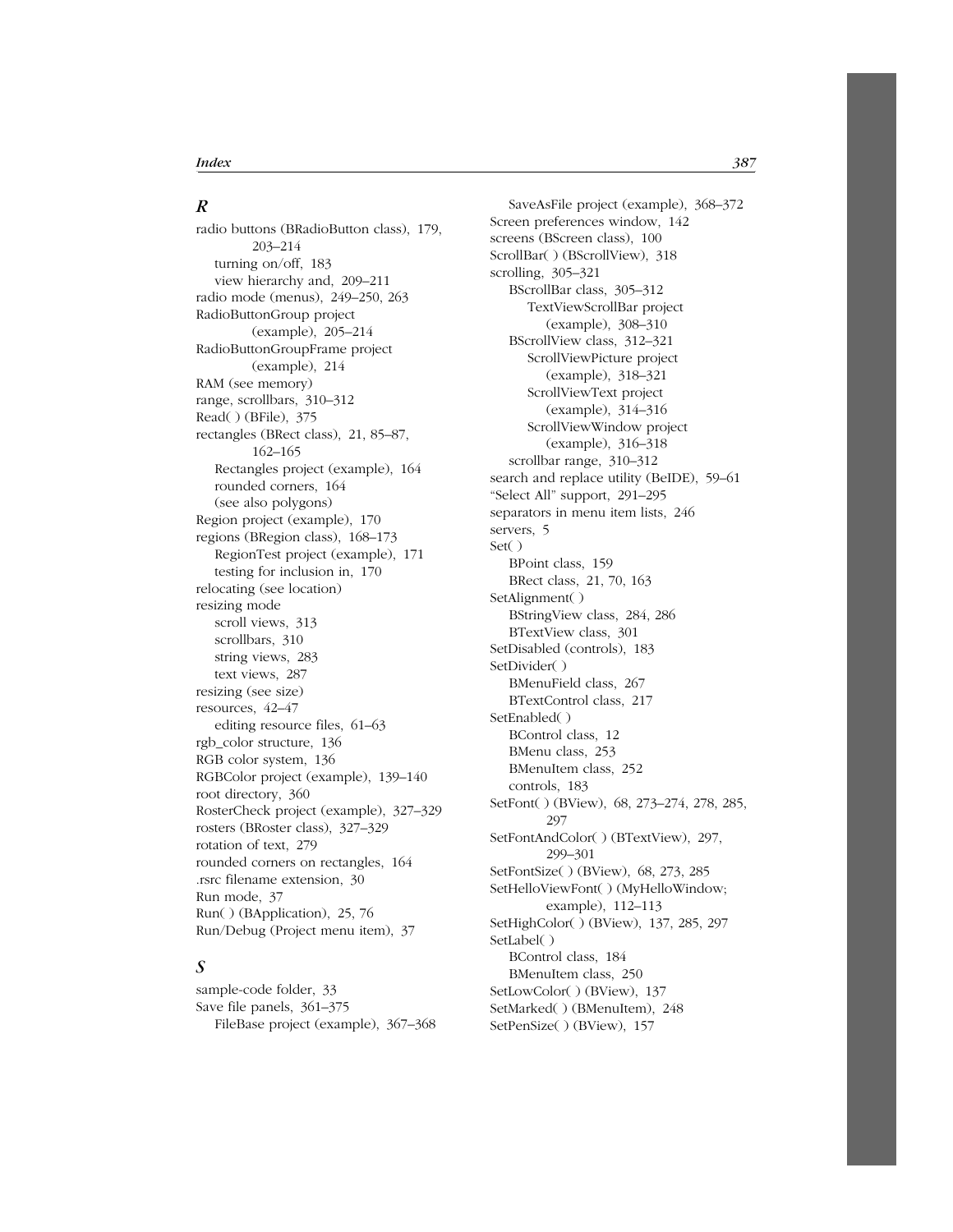*388 Index*

SetRadioMode( ) (BMenu), 250, 263 SetRange( ) (BScrollBar), 311 SetResizingMode( ) (BView), 310 SetRotation( ) (BFont), 279 SetShear( ) (BFont), 278 SetShortcut( ) (BMenuItem), 254 SetStylable( ) (BTextView), 300 SetTarget( ) (BInvoker), 293 SetText( ) BStringView class, 284 BTextControl class, 216 Settings window (BeIDE projects), 63 SetTo( ) BEntry class, 370 BFile class, 375 SetTrigger( ) (BMenuItem), 255 SetValue( ) (BControl), 183 SetViewColor( ) (BView), 141 SetViewPicture( ) (MyDrawView; example), 261 SetWordWrap( ) (BTextView), 302 shapes, 159–176 ellipses, 165–166 pictures and, 173–176 points and lines, 159–162 polygons, 166–168 rectangles (see rectangles) regions, 168–173 triangles, 168 SharedLib project stationery, 52 shear, font, 278 Shortcut( ) (BMenuItem), 254 shortcuts for menu items, 227, 245–246, 253–256 text editing, 291–295 Show( ) BFilePanel class, 362 BWindow class, 68, 70, 89, 125 signatures, application, 44, 46 editing, 61 SimpleApp program (example), 26–28, 65 SimpleApplication class (example), 24, 70 SimpleMenuBar project (example), 231–236 SimpleWindow class (example), 17–22, 69 single launch behavior, 44 size drawing pen, 157–159 font size, 276–277, 299 resizing mode

scroll views, 313 scrollbars, 310 string views, 283 text views, 287 scrollbar range, 310–312 text field areas, 216 windows, 99, 101, 235, 242 slope of drawn characters, 278 SMP (symmetric multiprocessing), 2 snooze( ), 116 software kits, 6–13 class descriptions, 80–89 in this book, explained, 83–89 inheritance hierarchies, 10–13 list of, 7–9 overview of, 75–80 source code, 38–42 compiling, 38 copyrights on, 48 editing for reuse, 53–61 HelloWorld project (example), 39–42, 65–74 standard messages, 293, 331 state, controls, 179, 183, 198 stationeries for BeIDE projects, 52 stationery folder (/boot/apps/Metrowerks), 33 Storage Kit, 8, 78, 359–360 saving files, 370 strcmp( ), 251 string views (see BStringView class) strings (see text) StringWidth( ) (BView), 267 stroke functions (BView), 150 StrokeEllipse( ), 165 StrokeLine( ), 160–162 StrokePolygon( ), 167 StrokeRect( ), 163 StrokeRoundRect( ), 164 StrokeTriangle( ), 168 stroke functions, StrokeRect( ), 291 submenus, 268–271 Support Kit, 8, 78 symmetric multiprocessing (SMP), 2 system fonts, 273–276 system messages, 14, 20, 127, 293, 326, 330–333 constants for, 336 controls and, 177, 184–189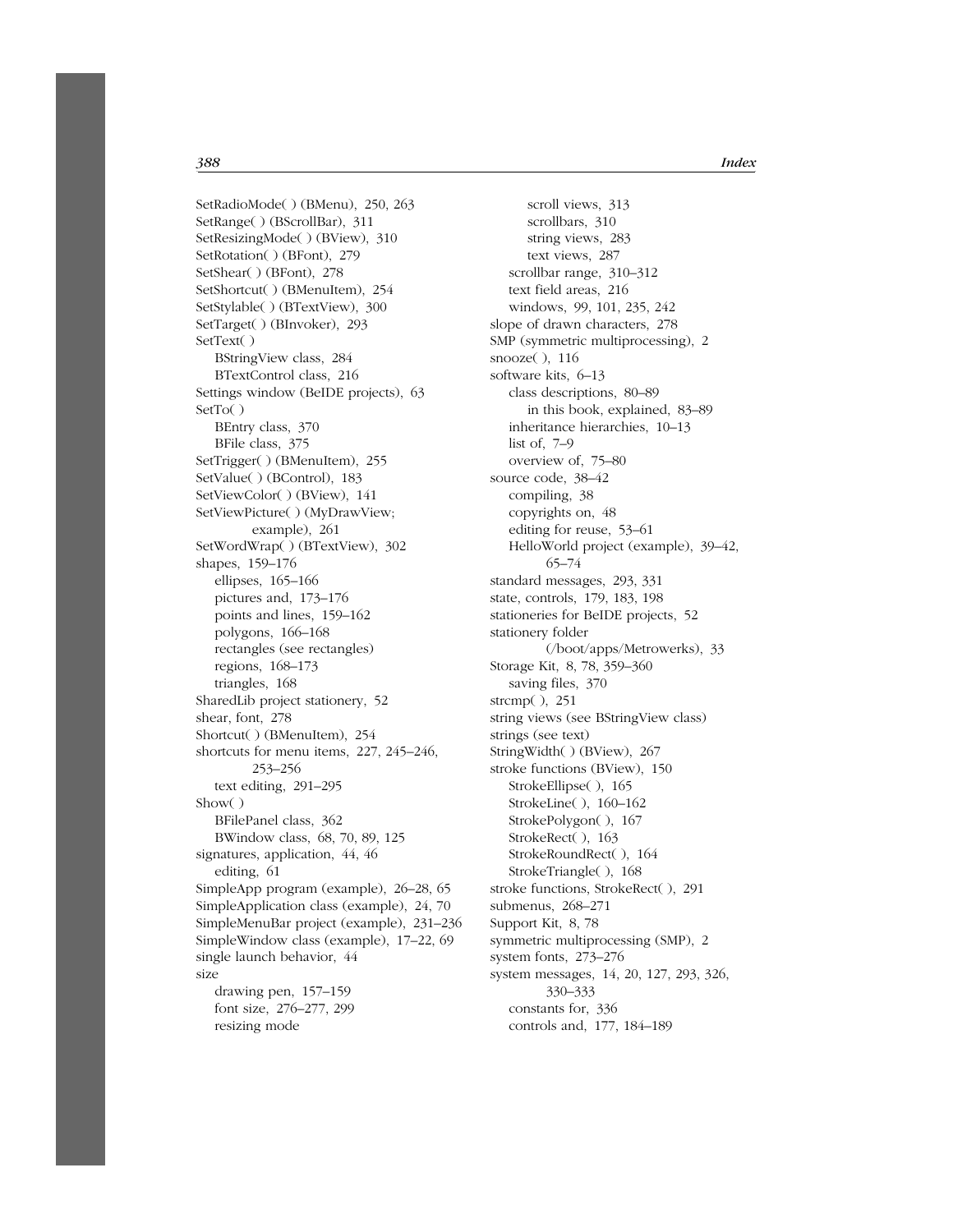system messages (*continued*) handling, 331–333 (see also messages)

# *T*

Tab key to navigate controls, 179 testing projects, 51–53 source code changes, 61, 63 Text( ) BStringView class, 284 BTextControl class, 216 text, 272–321 alignment, 284, 301 angle of drawn characters, 278 characteristics of, 276–280, 297–305 on clipboard (see clipboard) editable (BTextView class) clipboard and (BClipboard class), 330 editable (text views), 272, 286–305 editing, 291–297 ScrollViewText project (example), 314–316 TextView project (example), 289–291 TextViewEdit project, 295–297 TextViewFont project (example), 302–305 TextViewScrollBar project (example), 308–310 fonts, 273–282 BFont class, 272–273, 277 FontSetting project (example), 280–282 system fonts, 273–276 manipulating in strings, 284 rotating, 279 scrolling, 305–321 simple (BStringView class), 272, 282–286 StringView project (example), 285 wrapping in text views, 302 text editor project (example), 316–318 text fields (BTextControl class), 179, 214–220 TEXT\_INSET constant (example), 289 text views (see BTextView class) TextField project (example), 218–220 TextLength( ) (BTextView), 370

TextViewEdit project (example), 295–297 TextViewScrollBar project (example), 308–310 threads, 2, 13, 322 Kernel Kit, 80 multiprocessing and, 2 (see also messages) three-dimensional graphics, 79 title, window, 100 tools folder (/boot/apps/Metrowerks), 33 tools folder (/boot/develop), 33 top view, 116 Translation Kit, 8, 80 triangles, drawing, 168 Trigger( ) (BMenuItem), 255 triggers for menu items, 227, 255 turning on/off controls, 183, 198 two-dimensional graphics, 79 TwoButtons project (example), 190–193 TwoItemMenu project (example), 256 TwoMenus project (example), 259–262 two-state controls, 183 TwoViewClasses project, 118

#### *U*

Unlock( ), 325 BClipboard class, 355 BLocker class, 78 unlocking/locking data, 325 updating views, 212–214

### $V$

Value( ) (BControl), 184 variables, naming conventions for, 10 \_VIEW\_H constant, 55 ViewColor program (example), 141 ViewDataMember project (example), 111 views (BView class), 77, 110–126 accessing, 110–116 colors background (views), 140 default colors, 137 coordinate system, 121–126 drawing in (see drawing) focus view, 131 HelloWorldView class (example), 66–69 hierarchy of, 116–121, 209–211, 243 mouse clicks and key pressed, 130–133